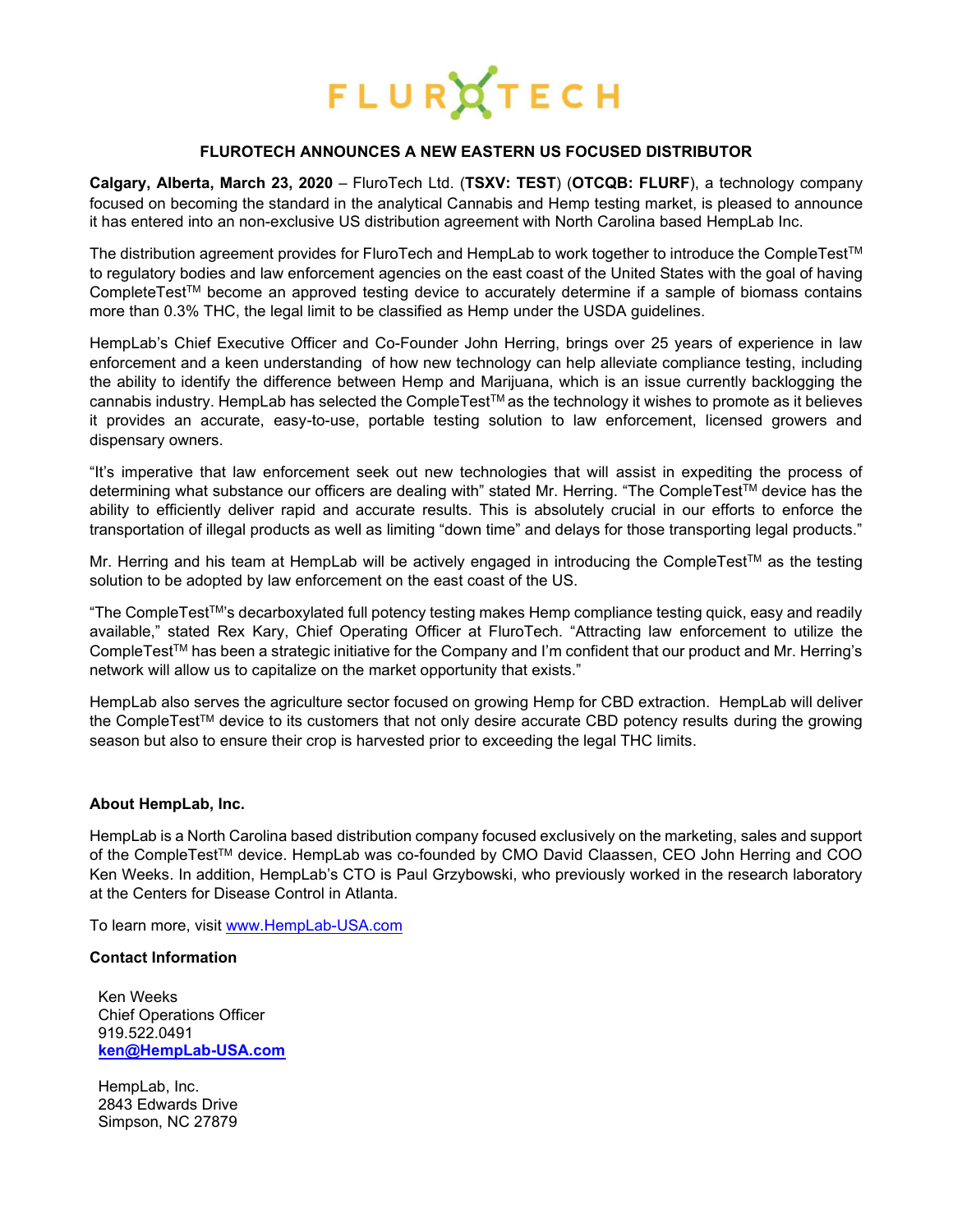

# **[info@HempLab-USA.com](mailto:info@HempLab-USA.com)**

# **About [FluroTech](http://flurotech.com/) (TSXV: [TEST\)](https://flurotech.com/investors/) (OTCQB: [FLURF\)](https://www.otcmarkets.com/stock/FLURF/overview)**

[FluroTech](http://flurotech.com/) is a technology and marketing company whose core business is focused on the commercialization of new technologies in the Cannabis and Hemp industries. [FluroTech](http://flurotech.com/)'s proprietary spectroscopy-based technology allows for the testing and identification of organic and inorganic compounds contained within biological samples. Using technology that was first developed at the University of Calgary, [FluroTech](http://flurotech.com/) has created a two-part solution comprising a platform technology called the [CompleTest](http://flurotech.com/completest/)™ and consumable testing kits. Its accuracy has been independently validated. FluroTech continues to develop additional applications for the CompleTest platform technology.

To learn more, visit [www.FluroTech.com](http://www.flurotech.com/)

## **Contact Information**

Danny Dalla-Longa Chief Executive Officer 403.680.0644 **[danny@flurotech.com](mailto:danny@flurotech.com)**

FluroTech Ltd. 7 - 3535 Research Road NW Calgary, AB T2L 2K8 **[info@flurotech.com](mailto:info@flurotech.com)**

*This news release does not constitute an offer to sell or a solicitation of an offer to buy any of the securities. The*  securities described herein have not been and will not be registered under the United States Securities Act of *1933, as amended, or the securities laws of any state and may not be offered or sold within the United States or to or for the benefit or account of U.S. persons, absent such registration or an applicable exemption from such registration requirements.*

# **Cautionary Statement Regarding Forward-Looking Information**

This news release contains "forward-looking information" within the meaning of Canadian securities legislation. Forward-looking information generally refers to information about an issuer's business, capital, technology or operations that is prospective in nature, and includes future-oriented financial information about the issuer's prospective financial performance or financial position. The forward-looking information in this news release includes disclosure about the Corporation's market opportunity, including in respect of US based distributors, and advancements in technology and accuracy of testing. The Company made certain material assumptions, including but not limited to prevailing market conditions and general business, economic, competitive, political and social uncertainties to develop the forward-looking information in this news release. There can be no assurance that such statements will prove to be accurate, as actual results and future events could differ materially from those anticipated in such statements. Accordingly, readers should not place undue reliance on forward-looking statements.

Actual results may vary from the forward-looking information in this news release due to certain material risk factors described in the Corporation's Annual Information Form under the heading "Risk Factors" and the failure to realize anticipated benefits of the evolving regulations or the advancements in the CompleTest™ technology. The Company cautions that the foregoing list of material risk factors and assumptions is not exhaustive.